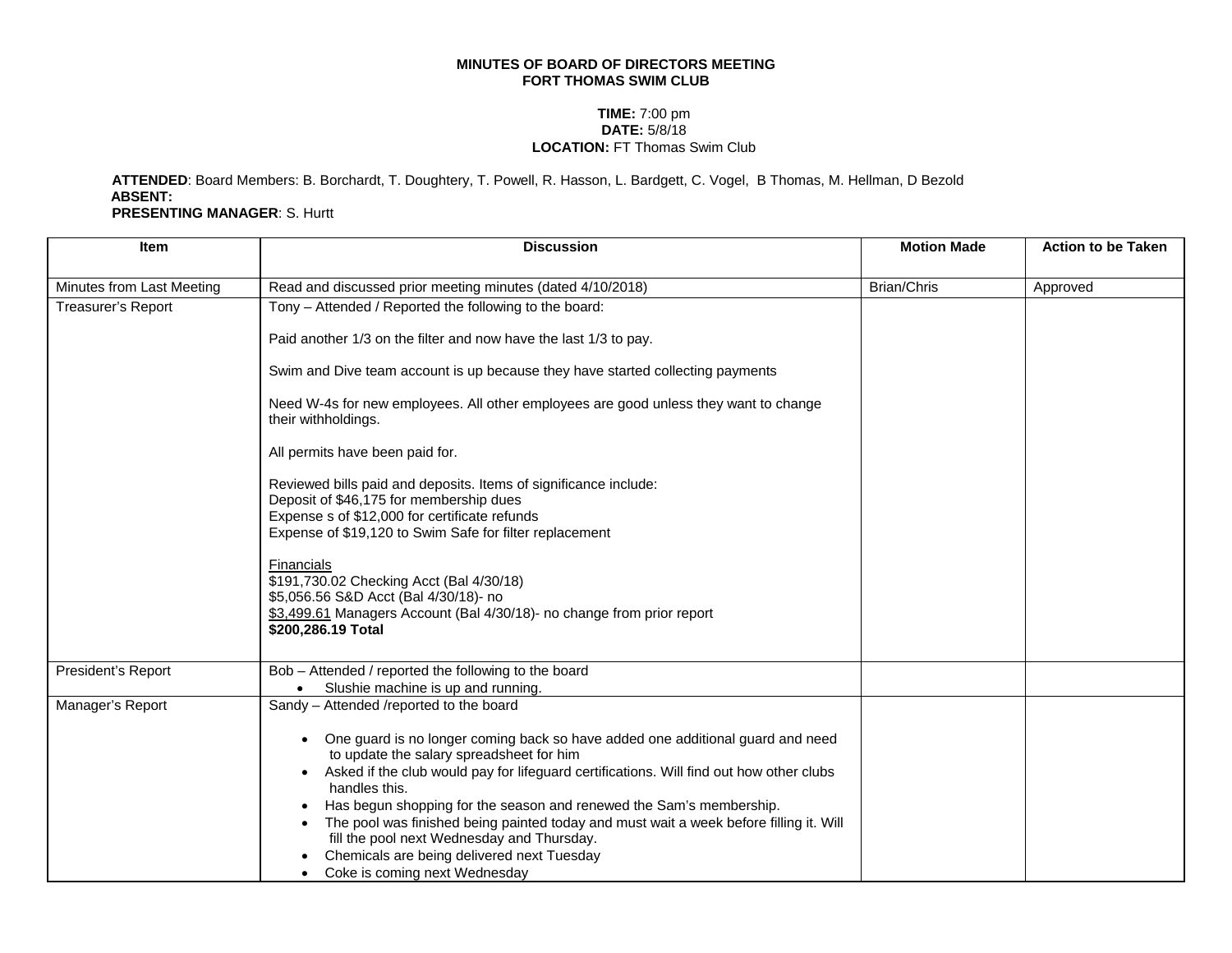| Contacted the health department and was agreed to wait until completion to schedule |  |
|-------------------------------------------------------------------------------------|--|
| their visit.                                                                        |  |
| Doing deep clean of the concession stand tomorrow.                                  |  |